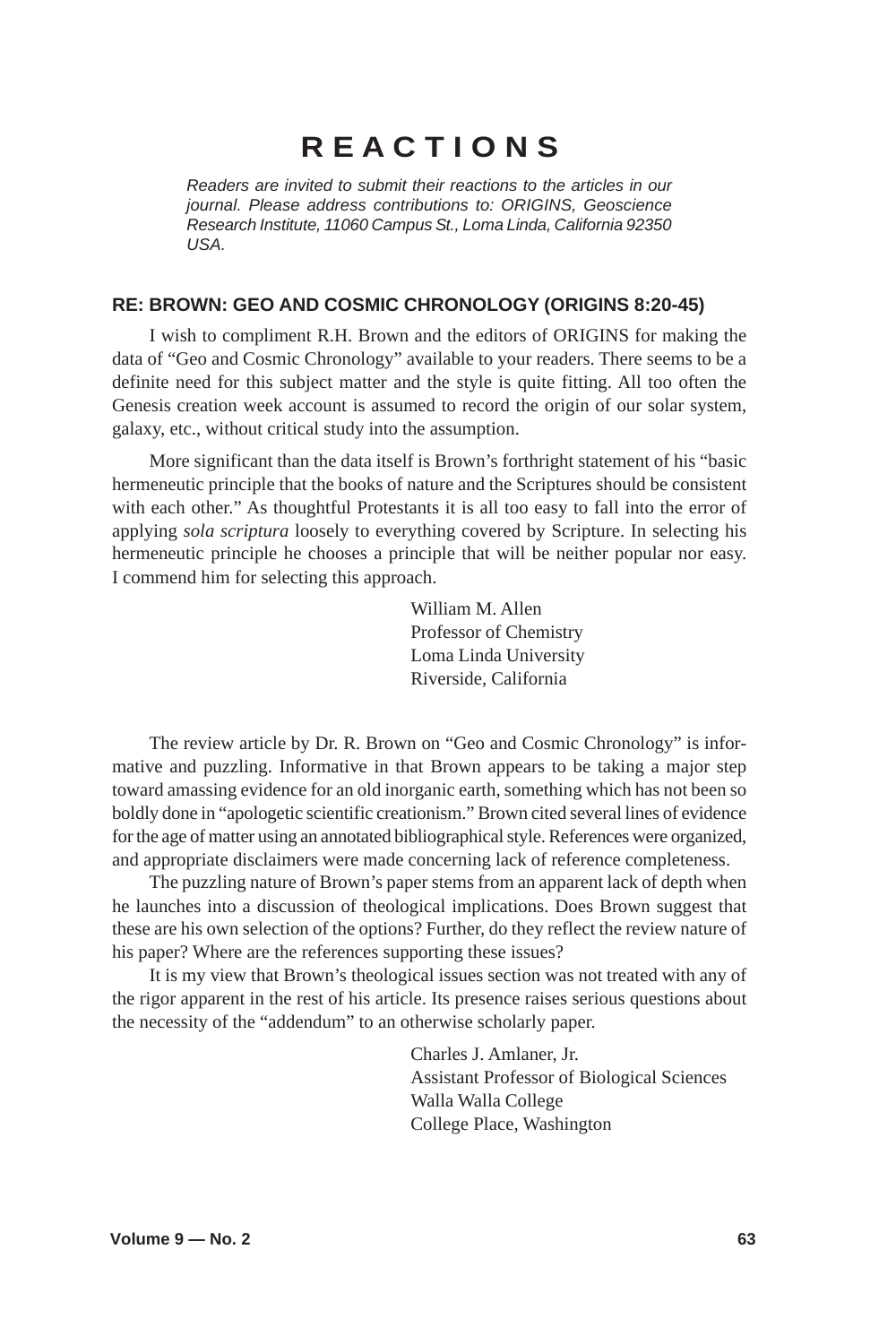#### **RE: BROWN: SCIENTIFIC CREATIONISM? (ORIGINS 8:57-58)**

I felt Dr. Brown presented a reasonable approach to the too enthusiastic expressions of some in the creationist position. Yet when I turned to page 58 and came to the word "neutral" I was caused to wonder along with another reader. Since I hold that basically all facts are either oriented with God or against God, then "neutral" seemed a strange word.

Then "it science is to be taught soundly" was a phrase that led me to wonder further since quite technically "origins" questions are formally outside of proper, orderly scientific investigations. This assertion seems realized even by an evolutionist spokesman at June 1982 Pacific section of AAAS. (By evolutionist Root-Bernstein: at least, from my reading of his paper.)

In short *if* origins are to be discussed at all in the science classrooms of America, then students should be most carefully apprised of the fact that such discussions are *outside* the purview of proper, orderly science. Rigorously such discussions are centered in metaphysics, or as Root-Bernstein expressed it: in statements of *meta*scientific nature.

> John N. Moore East Lansing, Michigan

### **R.H. BROWN REPLIES:**

I understand your concern over my use of the term "neutral." I intended to use it in the sense of uninvolvement with biblical specifications, and as a means for emphasizing that there is a strong philosophical and scientific basis for creationism entirely apart from the testimony of the Hebrew-Christian Scriptures.

My contention is that science cannot be taught soundly if such teaching includes a one-sided view of origins. As you point out, if consideration is given to origins in scientific instruction, it must be emphasized that any consideration of origins is metascientific.

## **RE: NEWS AND COMMENTS: ARKANSAS ACT 590 (ORIGINS 8:46-48)**

When the ACLU challenged the Arkansas law requiring a balanced treatment of evolution and creation-science, they based their argument on the claim that since creation-science got its inspiration from statements in the Bible, it must be religious. The judge followed the same line of thought, and ruled that the fact that creationscience supposes a Creator, makes it religious and therefore unconstitutional.

This petition arose from a misunderstanding of the meaning of creation and creation-science, and their relation to religion. According to Funk and Wagnall's Dictionary, religion is "a belief binding the spiritual nature of man to a supernatural being." Creationism, as a religious dogma, involves, of course, belief in God as the Creator. But creation-science does not do this. Why? That is what we wish to explore.

Millions believe, and have believed for thousands of years, that "in the beginning God created the heaven and the earth" (Genesis 1:1). And these millions are not always ignorant; they have included some of the keenest minds. Therefore it is not reasonable for anyone who may not believe in a Creator to deny the *possibility* that the creationists *might* be right. Once it is admitted that such an origin is within the bounds of possibility, it is only just and fair to investigate the matter, and to see if the facts of science might perhaps fit the creation model as well as, or better than the evolution model.